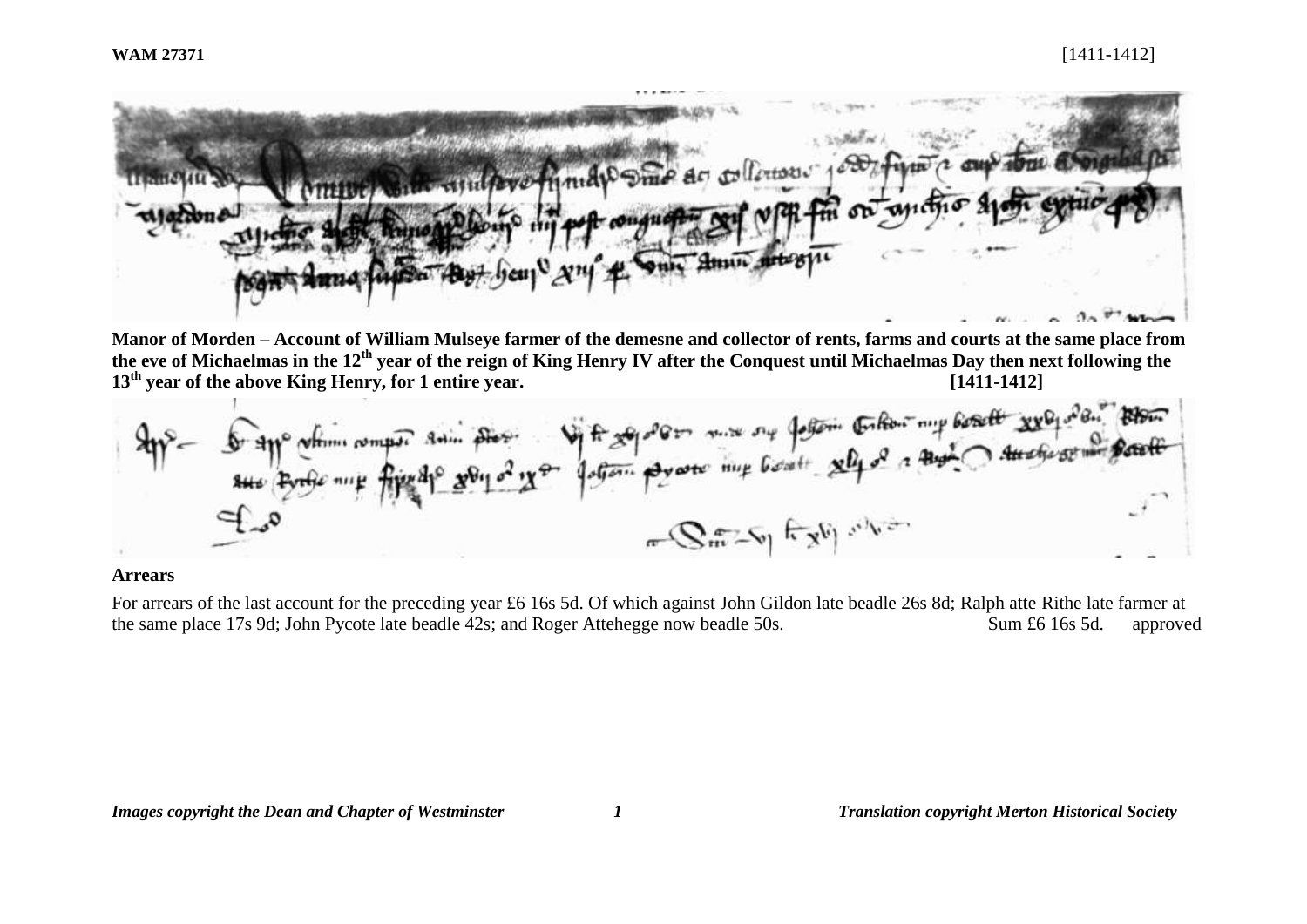$9.800$ Altaro criptomio 80 porto  $R_{\rm 3H}$  $\frac{1}{2}$ 贷 на пон  $\sim 0$ As PAG on filing  $\mathbf{P}_{\text{dute}}$  $2214$ Come and they mean ⊕ Open with order  $+12$ 120.  $\pi_{\theta}$ .,9  $\bigoplus_{n\neq n}$  $\epsilon$ f 40  $\cdot$  1111  $\mu$  $4...$  $\mathbf{r}$  $-\bigotimes_{m=-m}^{\infty}$   $\lim_{m \to \infty}$   $\frac{1}{2}$ 

# **Rents of assize**

| For rent of assize at the same place for the Michaelmas term                                                                                                    | 22s 11d.               |                                          |
|-----------------------------------------------------------------------------------------------------------------------------------------------------------------|------------------------|------------------------------------------|
| From tallage of customary tenants at the same term                                                                                                              | 5s 0d.                 |                                          |
| For rent at the same place for the Christmas term                                                                                                               | 18s 0½d.               |                                          |
| For rent at the same place for the Easter term                                                                                                                  | $18s\ 0\frac{1}{2}d$ . |                                          |
| For rent at the same place for the term of the Nativity of John the Baptist                                                                                     | $18s\ 0\frac{1}{2}d$ . |                                          |
| For a certain rent called meedselver at the same term                                                                                                           | 2s 8d.                 |                                          |
| For rent of William Thorne at the same term                                                                                                                     | 1d.                    |                                          |
| And new rent of Robert Overeslee late vicar of Morden for a certain parcel of a tenement called Wylot' leased to him and his heirs, this year 4 <sup>th</sup> , |                        |                                          |
| for the year 4 terms                                                                                                                                            | 2d.                    | Sum £4 4s $11\frac{1}{2}$ d.<br>approved |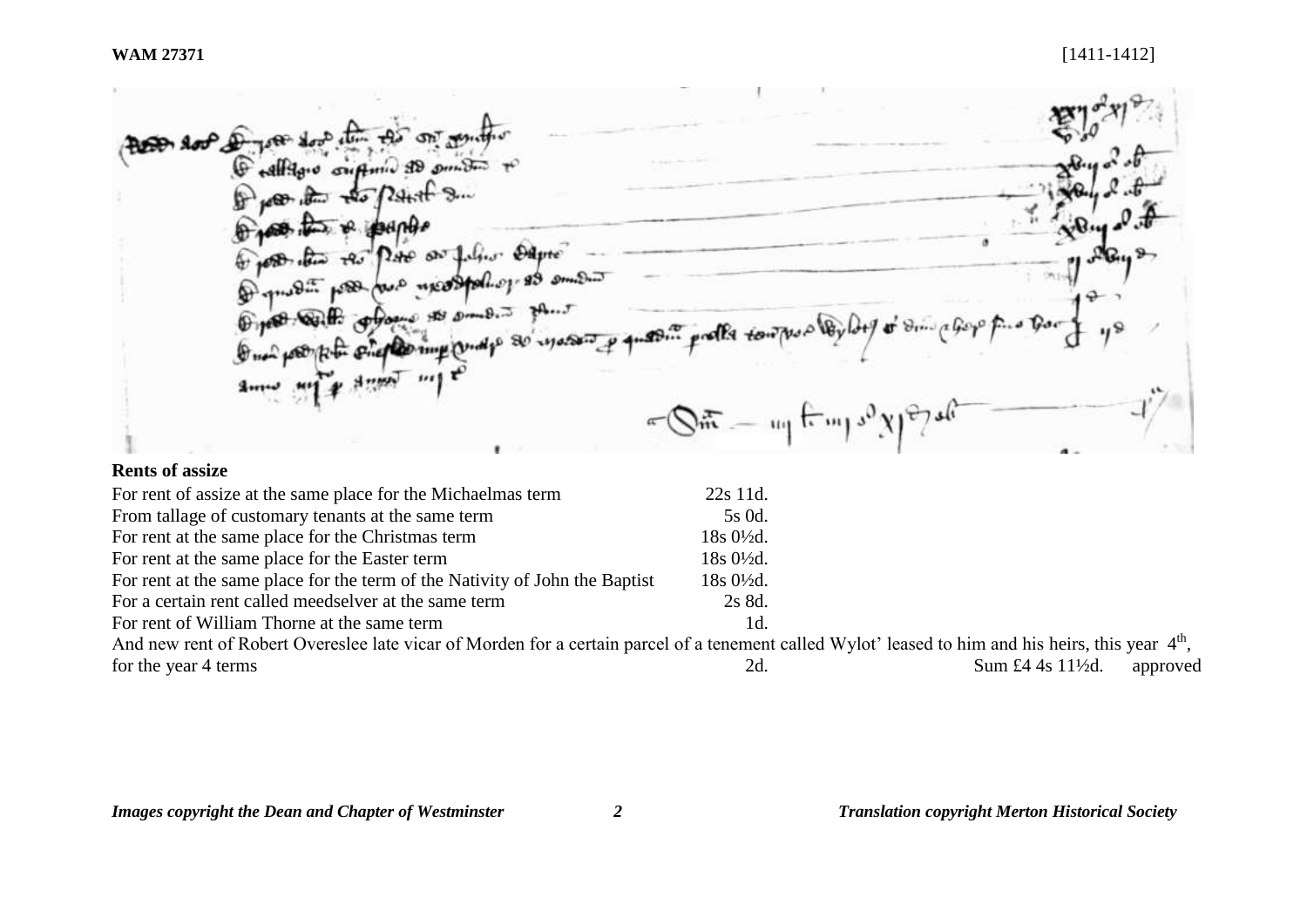128 Jeffer exapply of the amort of the comp and almos Dyong offe sport to the y small for the mind of some my of when a post to the or time that we are the the property with the come on the sum of the country for some my of Good por coforme to appoint and for composition of the cooling shape for part and P E fit xx do of you left a southerne p xx and the green atte by the vas layer my and left Of Fit XX dop of fix folio & suppose a xx any of the fix for my acto the follow for amis<br>aux forthe and the same of xing of aminomic sum forfefore for amis<br>Off X are the fine offerme aux staying my similar for lope sum pat Off x are to the shown are shown in some to the the six and the expectation of the state of the state of the state of the state of the state of the state of the state of the state of the state of the state of the state of  $S_{m}^{\mathcal{F}}$   $\mathcal{G}_{m}^{\mathcal{G}}$   $\mathcal{G}_{m}^{\mathcal{G}}$ 

# **Farms**

From farm of 30 acres land and meadow formerly John Marreys afterwards William atte Cherch and late leased to Alan Berenger for 13s 4d per year, leased to John Spyk for a term of 10 years, this year  $3<sup>rd</sup>$ , for the year 4 terms 10s.

From farm of 20 acres land formerly Simon son of Adam Est [sic] and 1 tenement and 1/2 acre land formerly Walter Atte Wode late leased to Simon Lyghtfoot and Thomas Gaston, leased to John Bailly this year 4 terms 12s.

From farm of 20 acres land formerly Hugh Huberd afterwards John Huberd leased to John Edward and his heirs per year 4 terms 12s.

From farm of 20 acres land formerly John Godessone and 20 acres land formerly Henry atte Rythe called Jocyes late leased to John atte Rythe for a term of years for 14s per year, leased to Simon Lyghtfoot this year 12s.

From farm of 10 acres land formerly Thomas atte Cherche late leased to Alice Fouler' leased to John Cyner this year 5s.

From farm of 10 acres land formerly Alice atte Rythe leased to Ralph atte Rythe per year 4 terms 5s.

From farm of 10 acres land formerly Henry atte Rythe leased to John Andrew per year 4 terms 5s 6d.

*Images copyright the Dean and Chapter of Westminster 3 Translation copyright Merton Historical Society*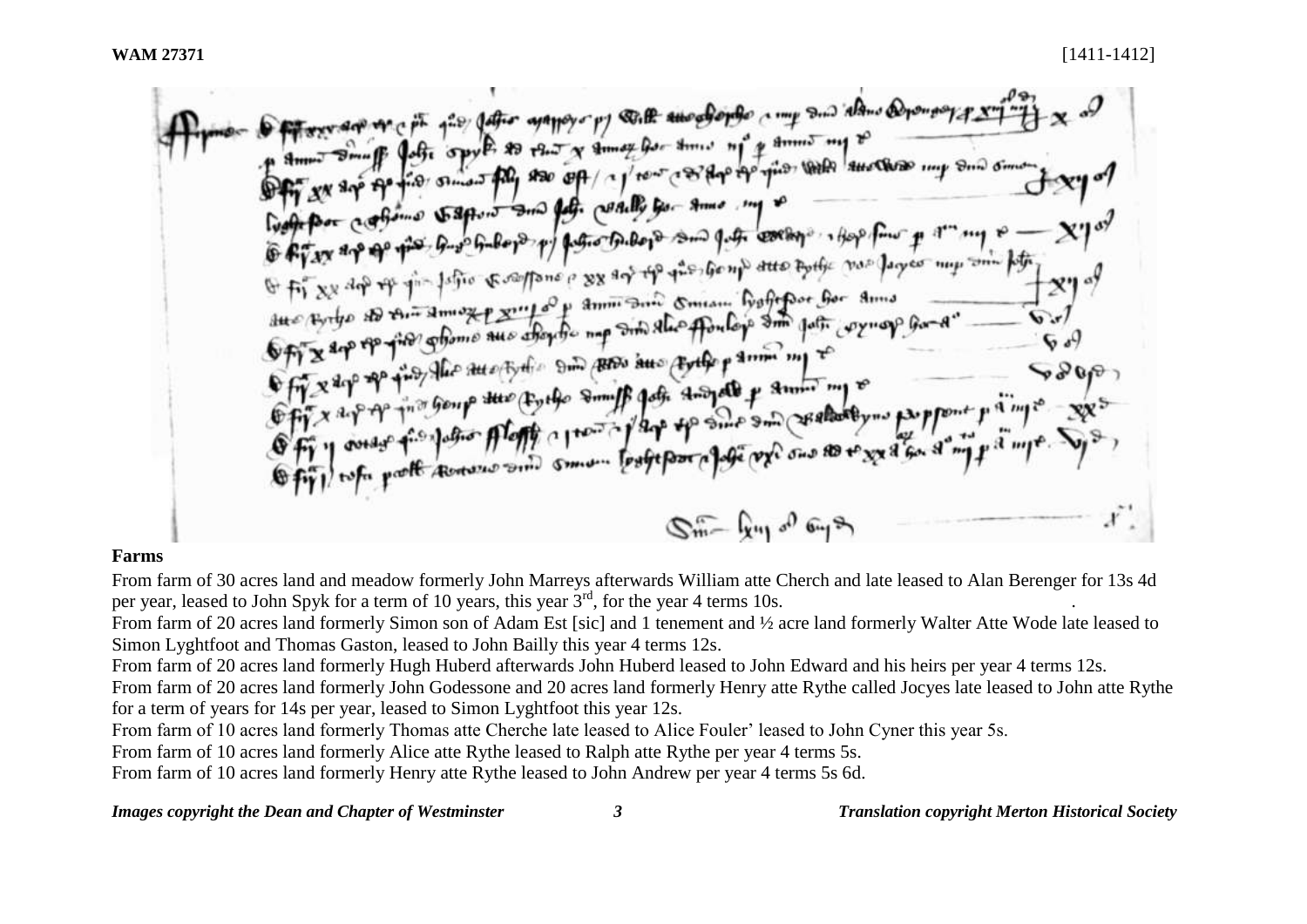From farm of 2 cottages formerly John Flessh and 1 tenement and 1 acre demesne land leased to Baldewyne Popsent per year 4 terms 20d.



### **Farm of the demesne with sale of corn**

For farm of the demesne, with corn and livestock as overleaf, leased at farm nothing here in cash because they answer in corn as appears overleaf. For 3 quarter 7 bushels 1 peck oats sold, 6s 6¼d, price of a quarter 20d. Sum 6s 6¼d.



## **Rent in kind [***redditus mobilis***]**

For 4 capons of 'head-penny'/chevage sold 16d, price per head 4d. For 4 cocks and 6 hens of rent sold 20d, price per head 2d. For 5 $\frac{1}{2}$  hurdles of rent sold 11d, price of each 2d. Sum 3s 11d. approved



## **Profits of court**

For 1 general Court held at the same place the Tuesday next after the Octave of St Martin bishop 6s 7d. For View with Court held at the same place the Wednesday next after the feast of St Mark the Evangelist. 9s 3d. Sum 15s 10d. approved

### *Images copyright the Dean and Chapter of Westminster 4 Translation copyright Merton Historical Society*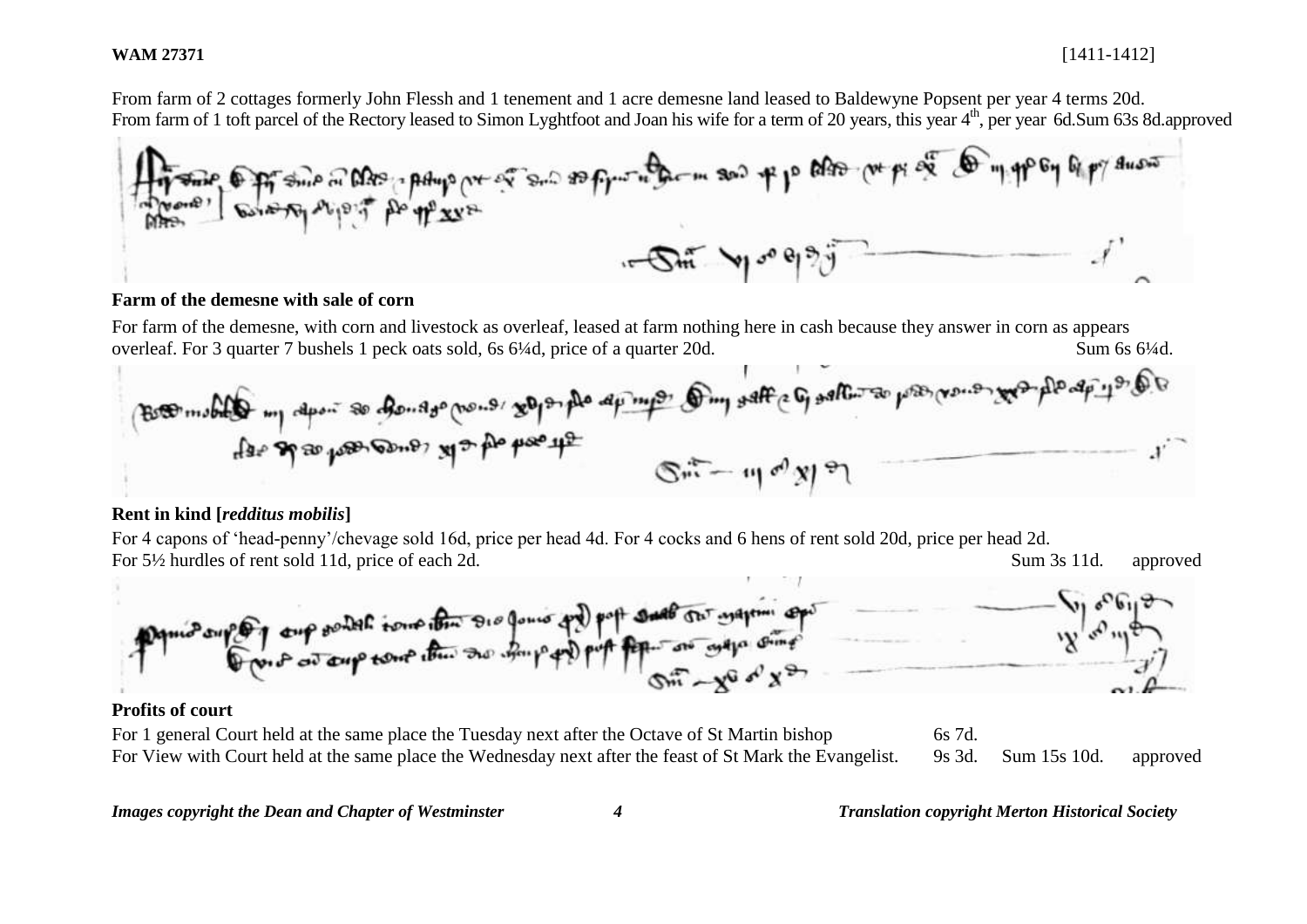

# **Sold at the audit**

For 3 bushels 1 peck wheat sold at the audit as appears overleaf 19<sup>1</sup>/2d. Sum 19<sup>1</sup>/2d. Sum 19<sup>1</sup>/2d.



**Sum total of receipts with arrears £15 12s 11¼d. approved**



# **Rents Resolute**

In rent resolute of Thomas Kynewardeslee for land at Gildonehelde for the year, 4 terms, 4s. Sum 4s. approved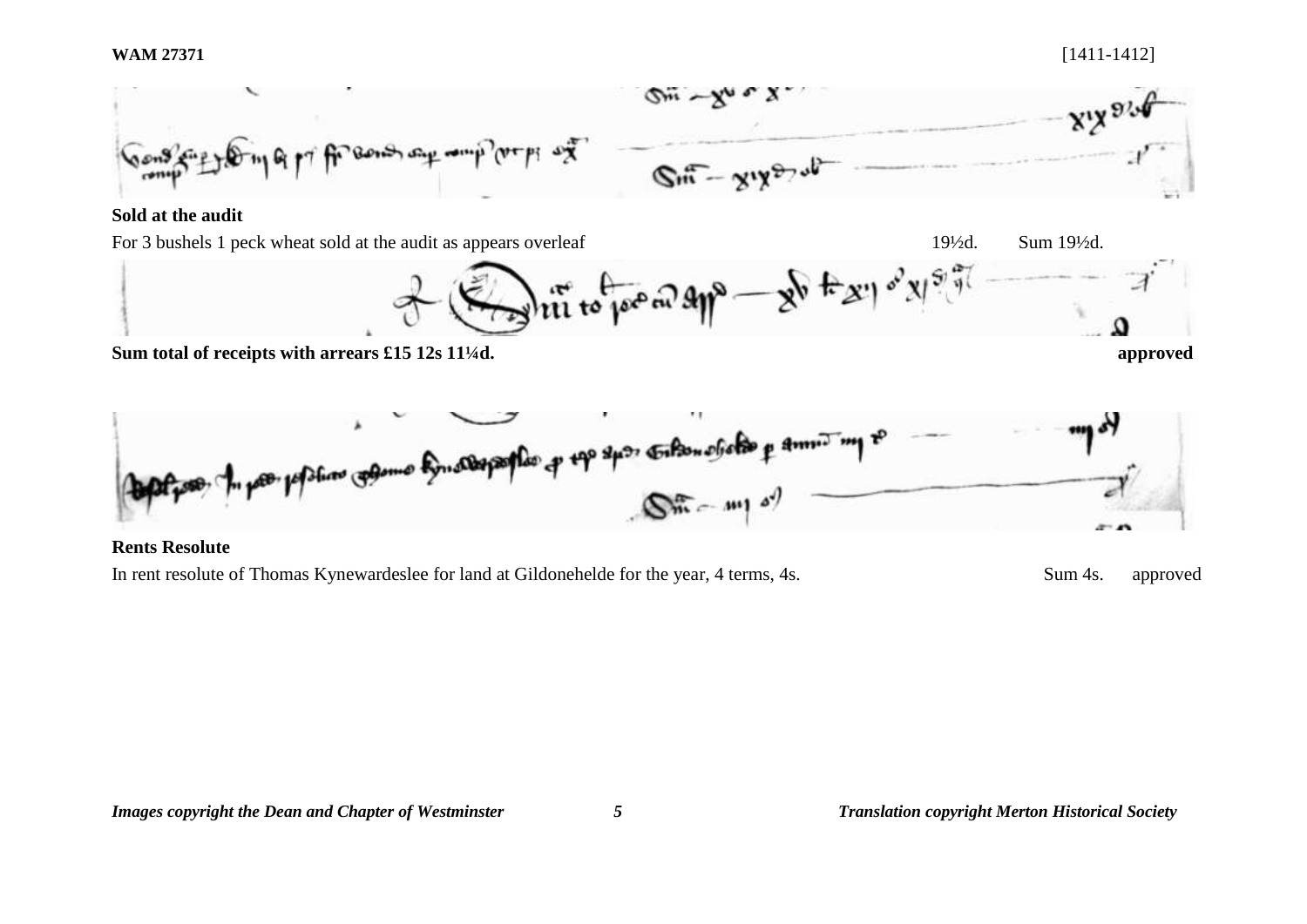1537 and the research of a contemporate of the parties of the contemporate of the second contemporate the second of the second contemporate the second contemporate of the second contemporate the second contemporate of the to principal its traditions to a set and the free pouls are defend in place of set of the set of the set of the the documentation to example in 228 and the general point are the mine of opinion of a medicines state. the the police to suppose a system of the strip and the most stop of the opposite to the town use Sun of the rather of the sun with the mother of the potential of the mother of the content Before comp que to the company of the company of the section of the section of the company of the company of the company of the company of the company of the company of the company of the company of the company of the comp The self-ber 11 re- Conservation international surface of the state of the state of the state of the state of the state of the state of the state of the state of the state of the state of the state of the state of the stat  $Q_m - x x \omega V$  and  $\tilde{y}$ 

### **Allowances and rent defaults**

In rent allowance to the beadle for ½ virgate land because of his office per year 4 terms 2s. And for tallage at Michaelmas 2⅛d. And for medselver at the Nativity of St John Baptist 1d. In rent default for 30 acres land formerly John Marreys afterwards William atte Cherche because in the lord's hands and at farm above for the year 4 terms 3s. And for tallage at Michaelmas 6<sup>3</sup>/<sub>8</sub>d. And for medselver at the Nativity of St John Baptist 2d. In rent default for 20 acres land formerly Simon son of Adam Est, 20 acres land formerly John Huberd, 20 acres land formerly John le Godessone and 20 acres land formerly Henry atte Rythe called Jocyes because at farm above for the year 4 terms as for each tenement 2s, 8s. And for tallage at Michaelmas, as for each tenement 4¼d, 17d. And for medselver at the Nativity of St John Baptist, as for each tenement 2d, 8d. In rent default for 10 acres land formerly Thomas atte Cherche, 10 acres land formerly Alice Rythe and 10 acres land formerly Henry atte Rythe because in the lord's hands and at farm above, as for each tenement 12d, 3s. And for tallage at Michaelmas, as for each tenement  $2\frac{3}{d}$ ,  $7\frac{1}{d}$ . And for medselver at the Nativity of St John Baptist, as for each tenement 2d, 6d. In rent default for 2 cottages formerly John Flessh because in the lord's hands and at farm above for the year 4 terms 2½d. In rent default for 1 tenement and ½ acre land formerly Walter atte Wode for the aforesaid reason and at farm

*Images copyright the Dean and Chapter of Westminster 6 Translation copyright Merton Historical Society*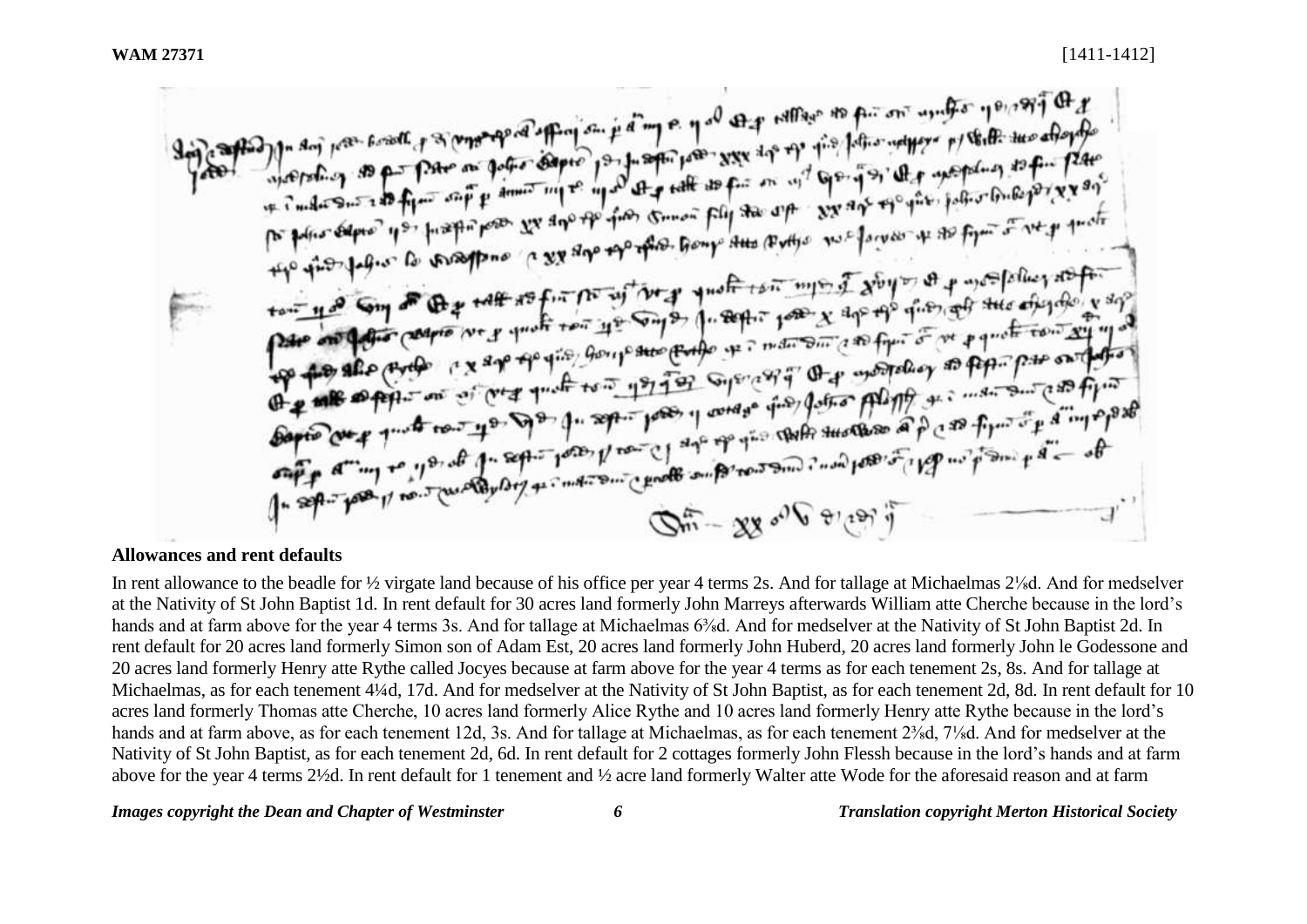above for the year 4 terms 1½d. In rent default for 1 tenement called Wylot' because in the lord's hands and a parcel of the same tenement leased in new rent above and the rest not part of the lease *[resus no p<sup>t</sup> dim'*], for the year ½d. Sum 20s 6<sup>1</sup>/<sub>8</sub>d. approved



### **Building costs**

Nothing.



# **Expenses of the Bailiff and others**

In expenses of brother Richard Harwden treasurer of Westminster the steward and others with him coming to the same place nothing because by farmer by agreement. In expenses of the clerk making the account with parchment bought 12d. Sum 12d. approved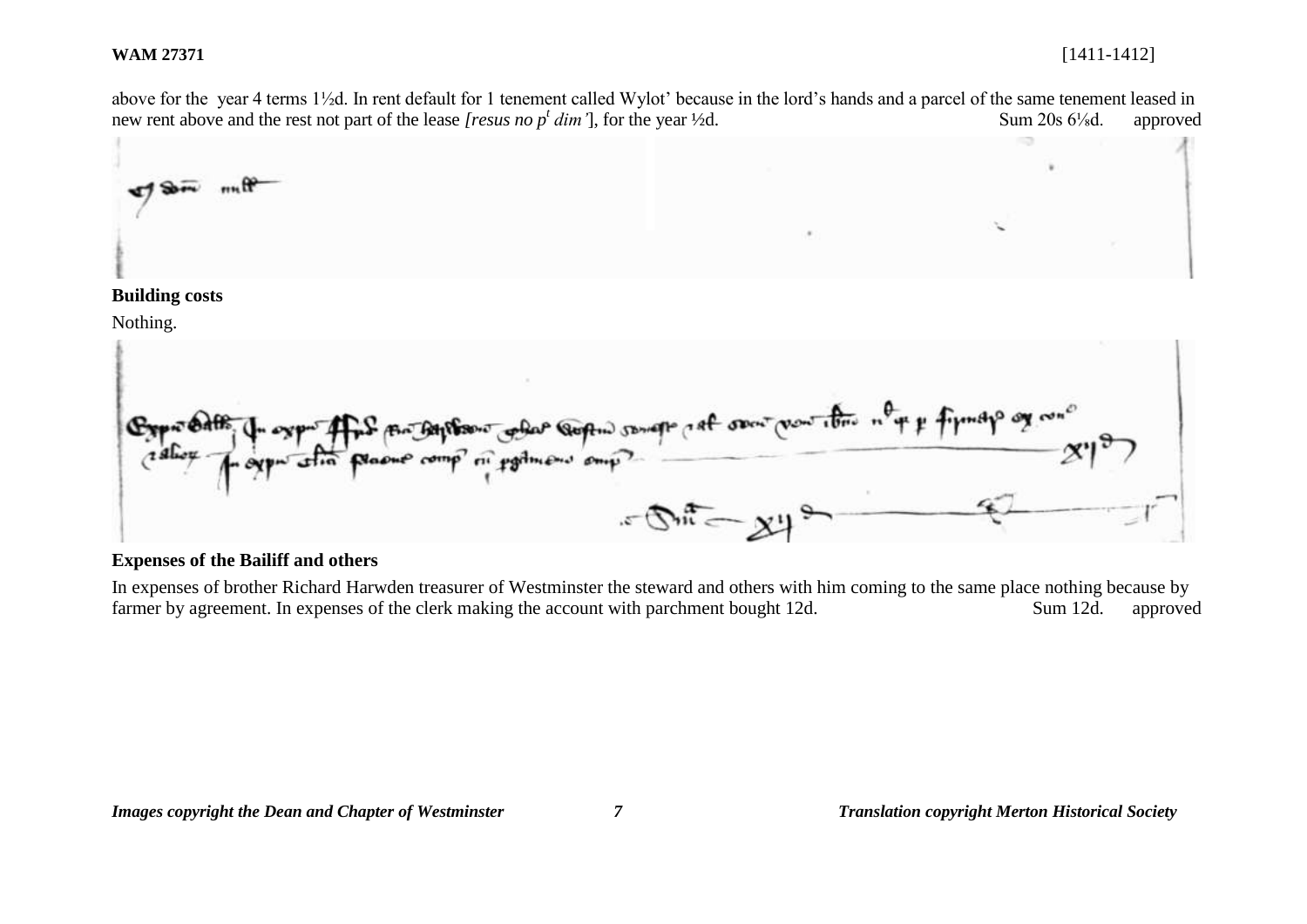

# **Cash deliveries**

Delivered to brother Richard Harwden treasurer of Westminster for various issues &c by 1 tally £6 9s 1¾d. Sum £6 9s 1¾d. Pittemorent & lite Soy Fram 25por auf for The of the outlet of the focus of the state of the state of the state of the state of the state of the state of the state of the state of the state of the state of the state of the state of the state of the state of the state **Sum of all expenses and deliveries £7 14s 6<sup>7</sup>/<sub>8</sub><b>d.** And so he owes £7 18s 4<sup>3</sup>/<sub>8</sub>**d.** approved.

> Of which allowed to the same 11s 11⅜d remitted to Roger Attehegg beadle at the same place by grace of the lord Prior and discretion of the auditors at the close of the present audit. And so he still owes £7 6s 5d. Which arrears, however, will be charged in the following account.

*Quietus* And so he is quit in respect of this.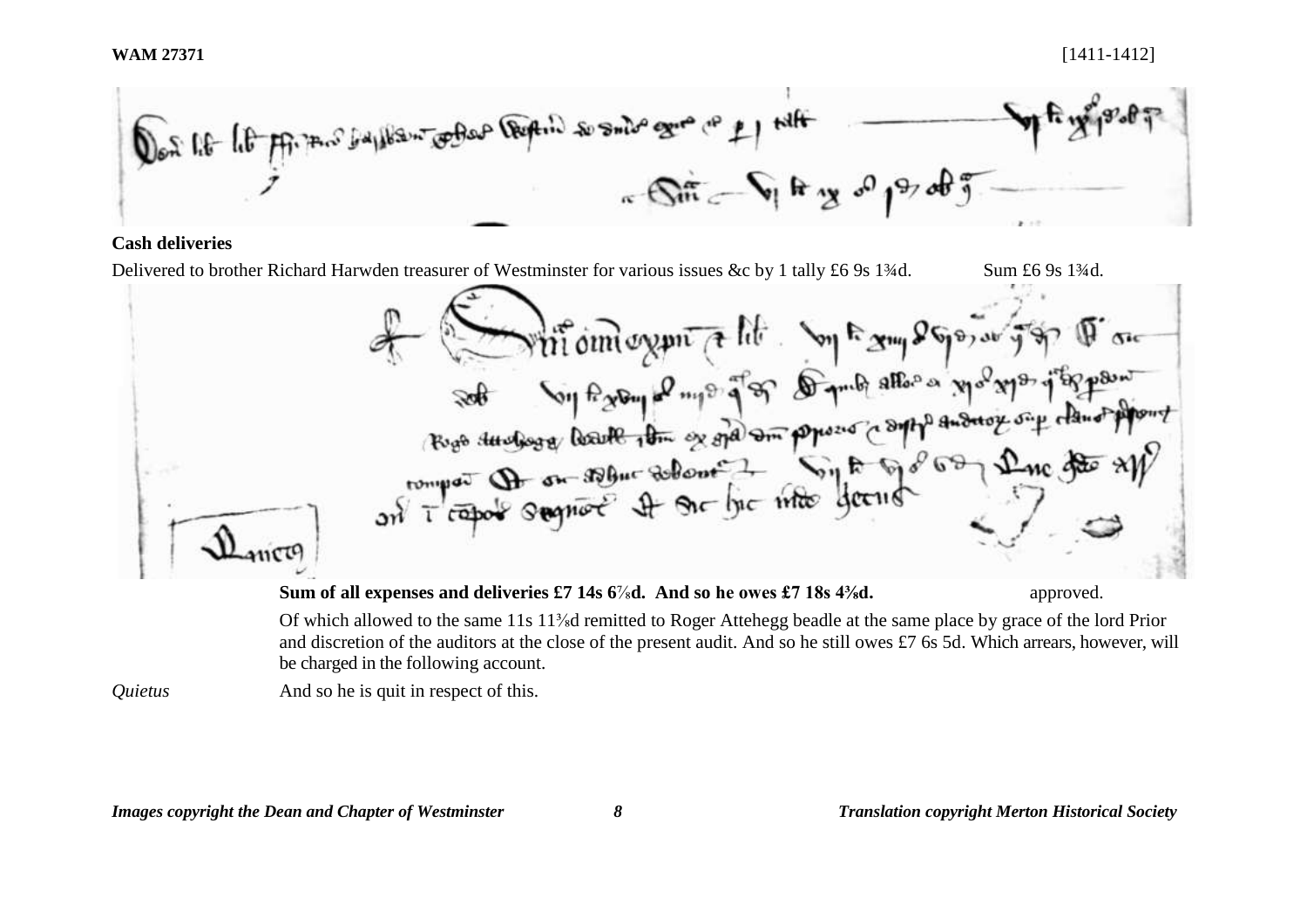

*Images copyright the Dean and Chapter of Westminster 9 Translation copyright Merton Historical Society* Wheat Of the remaining, 12 quarters. For farm of the demesne of the manor leased to William Mulseye for a term of 12 years, this year the 6<sup>th</sup>, for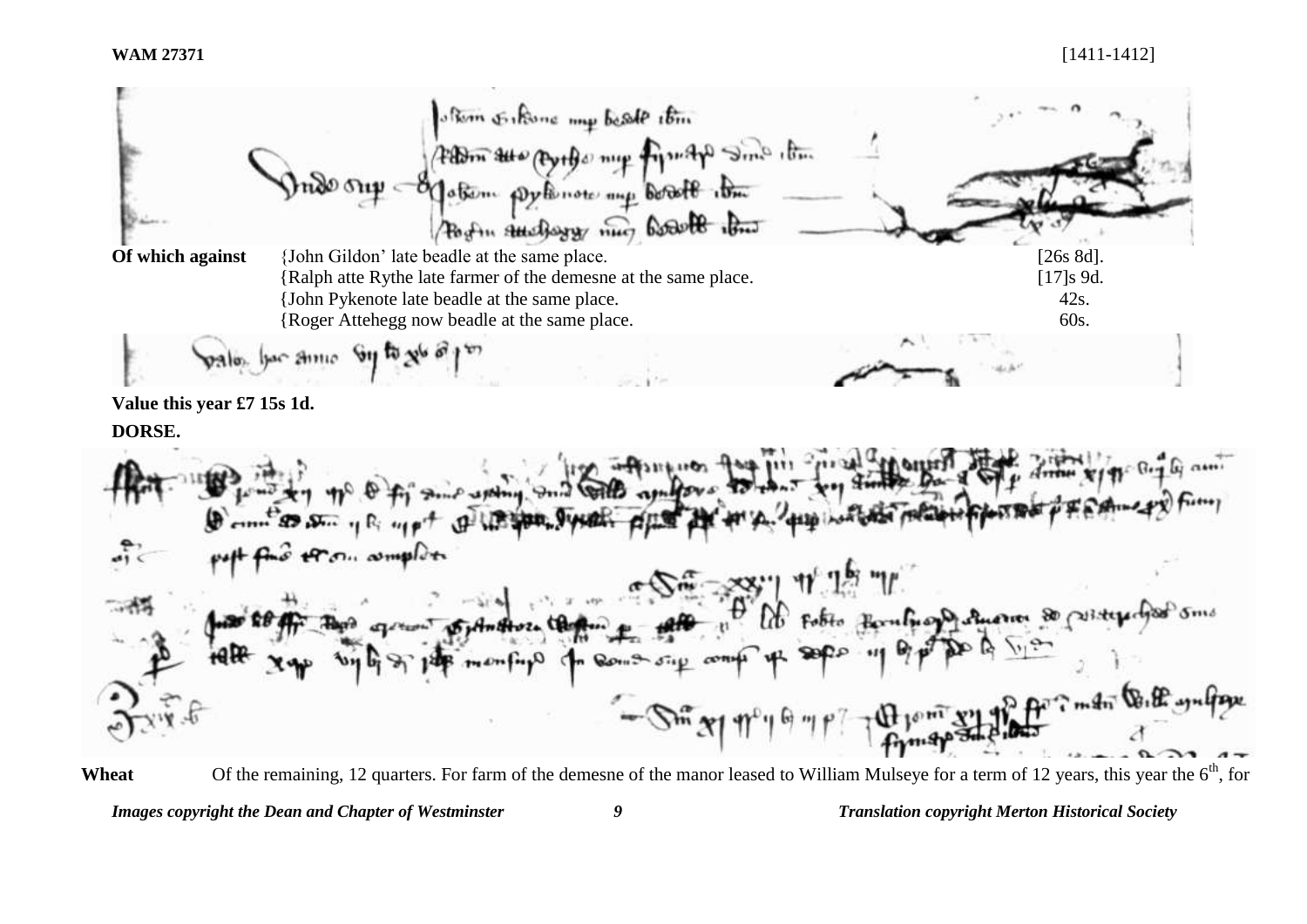note

the year 11 quarters, the eighth bushel heaped. For heaped measure for the same 2 bushels 3 pecks. And note that he did not pay farm for the first year of his term because by his agreement he pays farm for the said  $1<sup>st</sup>$  year in the next year coming after the end of his term is complete. Sum 23 quarters 2 bushels 3 pecks.

Of which delivered to brother Roger Cretton keeper of the granary at Westminster by tally nothing. Delivered to Robert Boculver *serviens* of Battersea without tally 10 quarters 7½ bushels by struck measure. In sale at the audit because of loss 3 bushels 1 peck, price of a bushel 6d. Sum 11 quarters 2 bushels 3 pecks. And there remain 12 quarters wheat in the hands of William Mulseye farmer of the demesne at the same place. approved

$$
\text{Hom}_{\mathcal{P}}=\{\text{Hom}_{\mathcal{P}}\text{Hom}_{\mathcal{P}}\text{op}_{\mathcal{P}}\text{op}_{\mathcal{P}}\text{op}_{\mathcal{P}}\text{op}_{\mathcal{P}}\text{op}_{\mathcal{P}}\text{op}_{\mathcal{P}}\text{op}_{\mathcal{P}}\text{op}_{\mathcal{P}}\text{op}_{\mathcal{P}}\text{op}_{\mathcal{P}}\text{op}_{\mathcal{P}}\text{op}_{\mathcal{P}}\text{op}_{\mathcal{P}}\text{op}_{\mathcal{P}}\text{op}_{\mathcal{P}}\text{op}_{\mathcal{P}}\text{op}_{\mathcal{P}}\text{op}_{\mathcal{P}}\text{op}_{\mathcal{P}}\text{op}_{\mathcal{P}}\text{op}_{\mathcal{P}}\text{op}_{\mathcal{P}}\text{op}_{\mathcal{P}}\text{op}_{\mathcal{P}}\text{op}_{\mathcal{P}}\text{op}_{\mathcal{P}}\text{op}_{\mathcal{P}}\text{op}_{\mathcal{P}}\text{op}_{\mathcal{P}}\text{op}_{\mathcal{P}}\text{op}_{\mathcal{P}}\text{op}_{\mathcal{P}}\text{op}_{\mathcal{P}}\text{op}_{\mathcal{P}}\text{op}_{\mathcal{P}}\text{op}_{\mathcal{P}}\text{op}_{\mathcal{P}}\text{op}_{\mathcal{P}}\text{op}_{\mathcal{P}}\text{op}_{\mathcal{P}}\text{op}_{\mathcal{P}}\text{op}_{\mathcal{P}}\text{op}_{\mathcal{P}}\text{op}_{\mathcal{P}}\text{op}_{\mathcal{P}}\text{op}_{\mathcal{P}}\text{op}_{\mathcal{P}}\text{op}_{\mathcal{P}}\text{op}_{\mathcal{P}}\text{op}_{\mathcal{P}}\text{op}_{\mathcal{P}}\text{op}_{\mathcal{P}}\text{op}_{\mathcal{P}}\text{op}_{\mathcal{P}}\text{op}_{\mathcal{P}}\text{op}_{\mathcal{P}}\text{op}_{\mathcal{P}}\text{op}_{\mathcal{P}}\text{op}_{\mathcal{P}}\text{op}_{\mathcal{P}}\text{op}_{\mathcal{P}}\text{op}_{\mathcal{P}}\text{op}_{\mathcal{P}}\text{op}_{\mathcal{P}}\text{op}_{\mathcal{P}}\text{op}_{\mathcal{P}}
$$

**Peas** Of the remaining, 8 quarters. Sum 8 quarters. And there remain 8 quarters peas by the aforesaid measure in the hands of the aforesaid farmer. approved

westing Suit formate police at p 5 m

**Barley**

Of the remaining, 18 quarters. For farm of the demesne of the manor leased to the aforesaid farmer as appears above under the heading Wheat 11 quarters, the eighth bushel heaped. For heaped measure for the same 2 bushels 3 pecks. And note that no farm the first year of his term because he pays as appears above under the heading Wheat. Sum 29 quarters 2 bushels 3 pecks. approved.

note

Of which delivered to the aforesaid *serviens* of Battersea without tally 11 quarters 2 bushels 3 pecks. Sum 11 quarters 2 bushels 3 pecks. And there remain 18 quarters barley in the hands of the aforesaid farmer. approved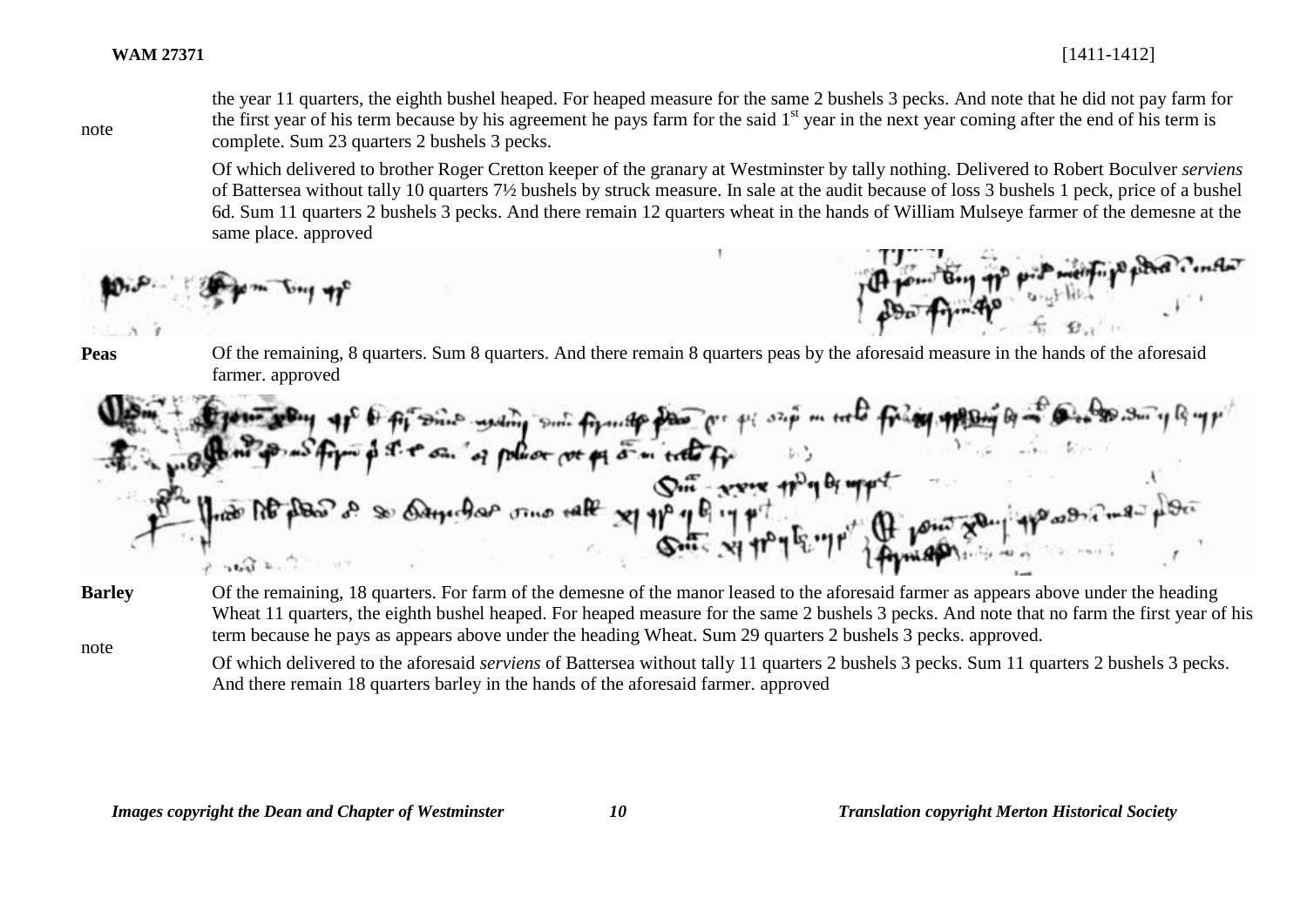| Since $\overrightarrow{B}$ from $\overrightarrow{S}$ and $\overrightarrow{W}$ from $\overrightarrow{B}$ from $\overrightarrow{S}$ and $\overrightarrow{W}$ from $\overrightarrow{B}$ in $\overrightarrow{B}$ and $\overrightarrow{B}$ from $\overrightarrow{B}$ and $\overrightarrow{B}$ are not placed.                                                                                                                                                                                                                                                                                                                                                                                                                                                                                                                                                                                                                                                                                                                                                                                                                                                                                                                                                                                                                                                                                                                                                                                                                                                                                                                      |
|-------------------------------------------------------------------------------------------------------------------------------------------------------------------------------------------------------------------------------------------------------------------------------------------------------------------------------------------------------------------------------------------------------------------------------------------------------------------------------------------------------------------------------------------------------------------------------------------------------------------------------------------------------------------------------------------------------------------------------------------------------------------------------------------------------------------------------------------------------------------------------------------------------------------------------------------------------------------------------------------------------------------------------------------------------------------------------------------------------------------------------------------------------------------------------------------------------------------------------------------------------------------------------------------------------------------------------------------------------------------------------------------------------------------------------------------------------------------------------------------------------------------------------------------------------------------------------------------------------------------------------|
| Since $\overrightarrow{B}$ and $\overrightarrow{B}$ are not real, $\overrightarrow{B}$ and $\overrightarrow{B}$ are not real, $\overrightarrow{B}$ and $\overrightarrow{B}$ are not real, $\overrightarrow{B}$ and $\overrightarrow{B}$ are not real, and $\overrightarrow{B}$ and $\overrightarrow{B}$ are not real, and $\overrightarrow{B}$ and $\overrightarrow{B}$ are not real, and $\overrightarrow{B}$ and $\overrightarrow{B}$ are not real, and $\overrightarrow{B}$ are not real, and $\overrightarrow{B}$ and $\overrightarrow{B}$ are not real, and $\overrightarrow{B}$ are not real, and $\overrightarrow{B}$ and $\overrightarrow{B}$ are not real, and $\overrightarrow{B}$ are not real, and $\overrightarrow{B}$ are not real, and $\overrightarrow{B}$ are not real, and $\overrightarrow{B}$ are not real, and $\overrightarrow{B}$ are not real, and $\overrightarrow{B}$ are not real, and $\overrightarrow{B}$ are not real, and $\overrightarrow{B}$ are not real, and $\overrightarrow{B}$ are not real, and $\overrightarrow{B}$ are not real, and $\overrightarrow{B}$ are not real, and $\overrightarrow{B}$ are not real, and $\overrightarrow{B}$ are not real, and $\overrightarrow{B}$ are not real, and $\overrightarrow{B}$ are not real, and $\overrightarrow{B}$ are not real, and $\overrightarrow{B}$ are not real, and $\overrightarrow{B}$ are not real, and $\overrightarrow{B}$ are not real, and $\overrightarrow{B}$ are not real, and $\overrightarrow{B}$ are not real, and $\overrightarrow{B}$ are not real, and $\overrightarrow{B}$ are not real, and $\overrightarrow{B}$ |

7 bushels 1 peck. Given for heaped measure for the same 3 pecks. Sum 6 quarters 1½ bushels. And there remain 25 quarters oats in the hands of the aforesaid farmer. approved

# **LIVESTOCK ACCOUNT**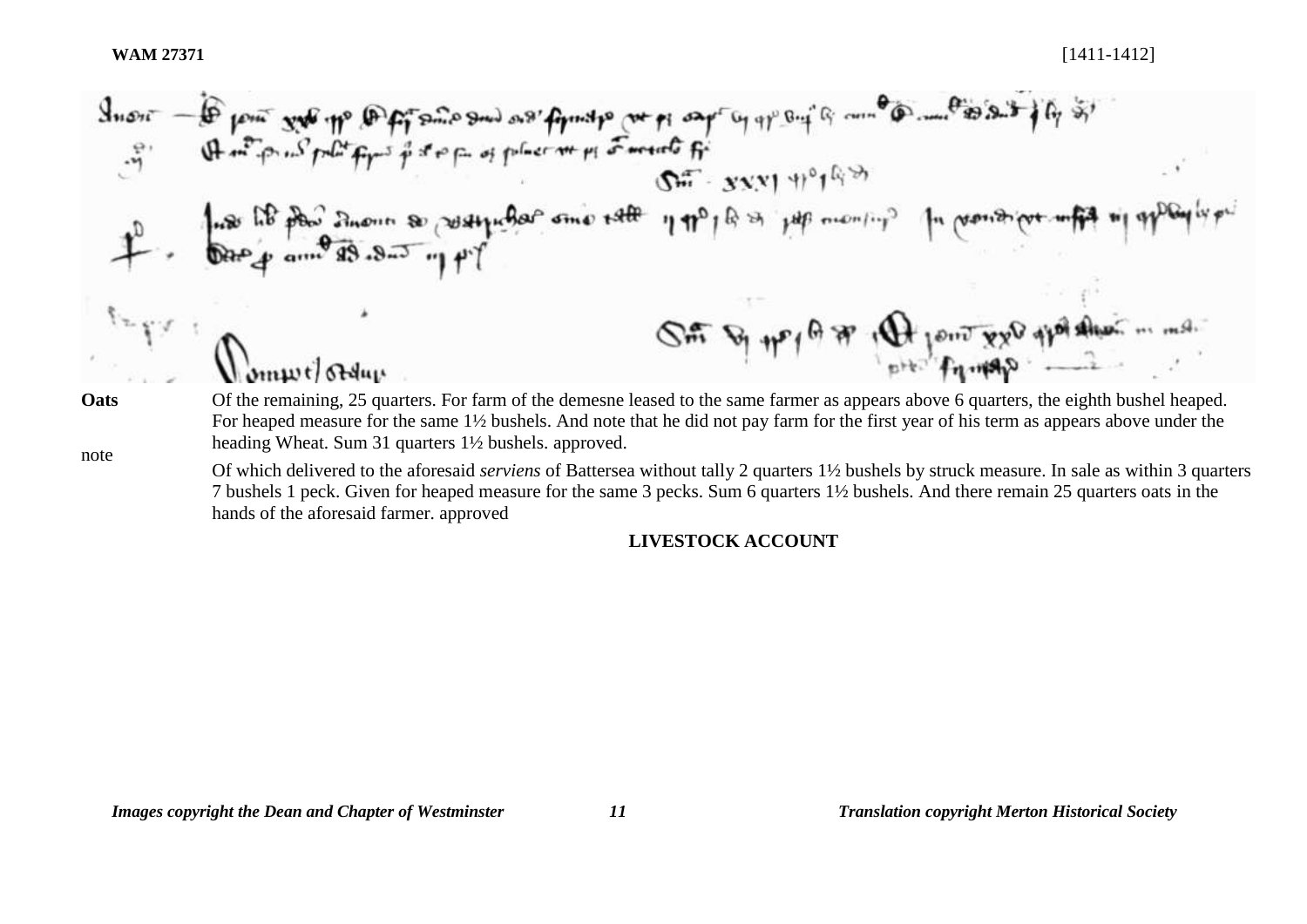

**Oxen** Of the remaining, 8. And there remain 8 oxen, price per head 13s 4d, in the hands of the aforesaid farmer. approved

Geese Of the remaining, 7, of which 1 gander and 4 breeding females. And there remain 7 geese, of which 1 gander and 4 breeding females, in the hands of the aforesaid farmer. approved.

Capons Of head-penny/chevage of William Edward<sup>2</sup> and John atte Hegg<sup>, 2</sup> the lord's serf as appears by roll of court, 4. And sold as within. And it balances. approved

**Cocks and hens** Of the remaining, 1 cock and 12 hens. Of rent at Christmas 4 cocks and 6 hens. Sum 23. approved

Of which in sale as within 4 cocks and 6 hens of rent. And there remain 1 cock and 12 hens in the hands of the aforesaid farmer. approved.

*Images copyright the Dean and Chapter of Westminster 12 Translation copyright Merton Historical Society*